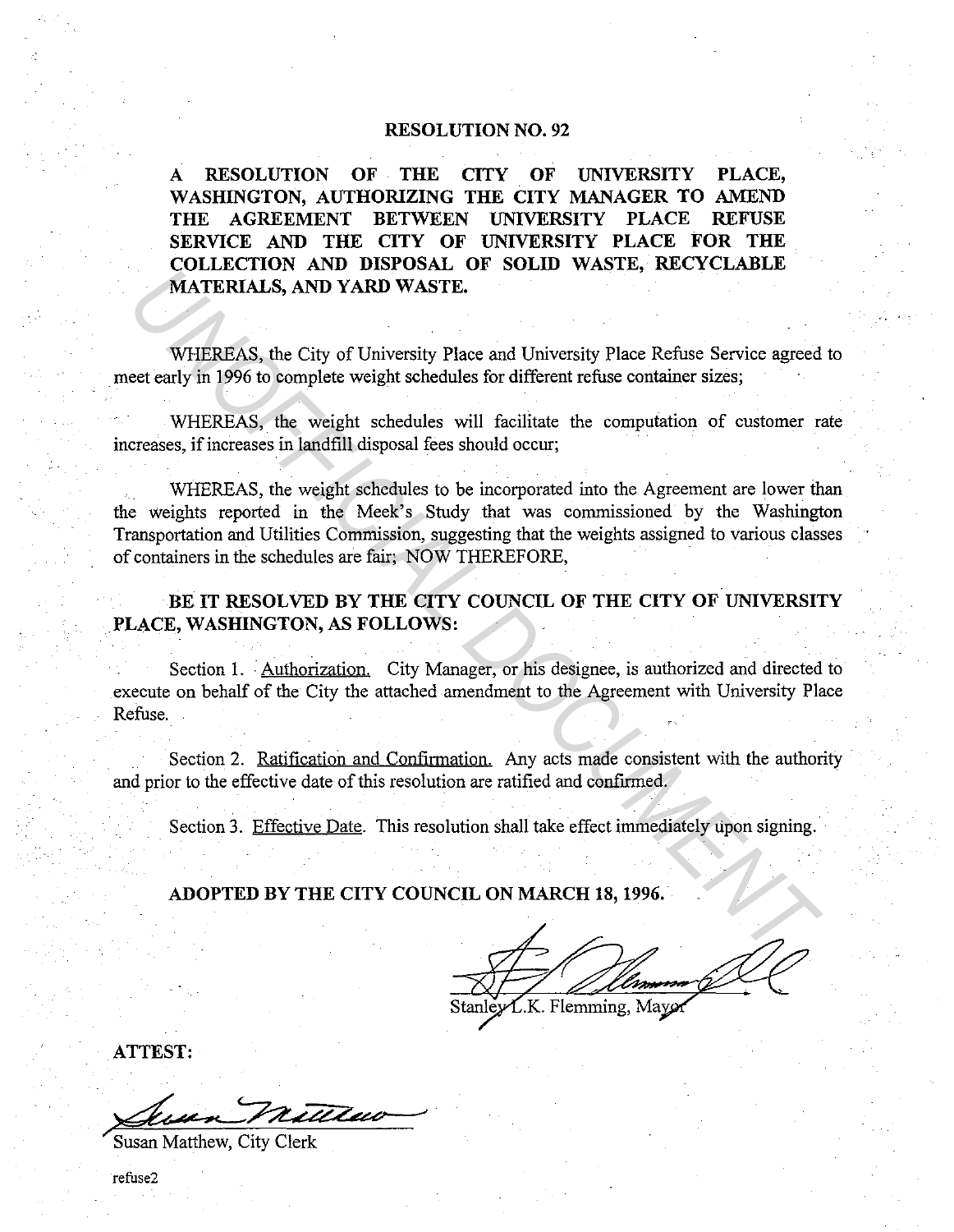#### **AMENDMENT 01**

### **AGREEMENT BETWEEN THE CITY OF UNIVERSITY PLACE, WASHINGTON, AND UNIVERSITY PLACE REFUSE SERVICE, INC. FOR COLLECTION AND DISPOSITION OF SOLID \VASTE, RECYCLABLE MATERIALS, AND YARD WASTE**

The agreement is amended by incorporating the two attached weight schedules:

Schedule of Weights for Residential Refuse Service

Schedule of Weights for Commercial Refuse Customers

These schedules will be used to compute rate adjustments for residential and commercial customers in University Place that occur as a result of any changes in landfill disposal fees, per Section 16.8 of the Agreement Schedule of Weights for Residential Refise Service<br>
Schedule of Weights for Commercial Refise Customers<br>
These schedules will be used to compute rate adjustments for residential and commercial customers<br>
Theoretics Place t

University Place Refuse Service and the City of University Place agree to meet and review the schedules again during the first quarter of the year 2001.

Amendment 01 is executed as of the date of the last signature below:

CITY OF UNIVERSITY PLACE

Claudia Ellsworth, Assistant City Manager for Robert W. Jean, City Manager

Approved as to Form:

*Immaling* Villan

**City Attorney** 

UNIVERSITY PLACE REFUSE SERVICE, INC.

Donald Jansen

President

Date  $\sqrt{ }$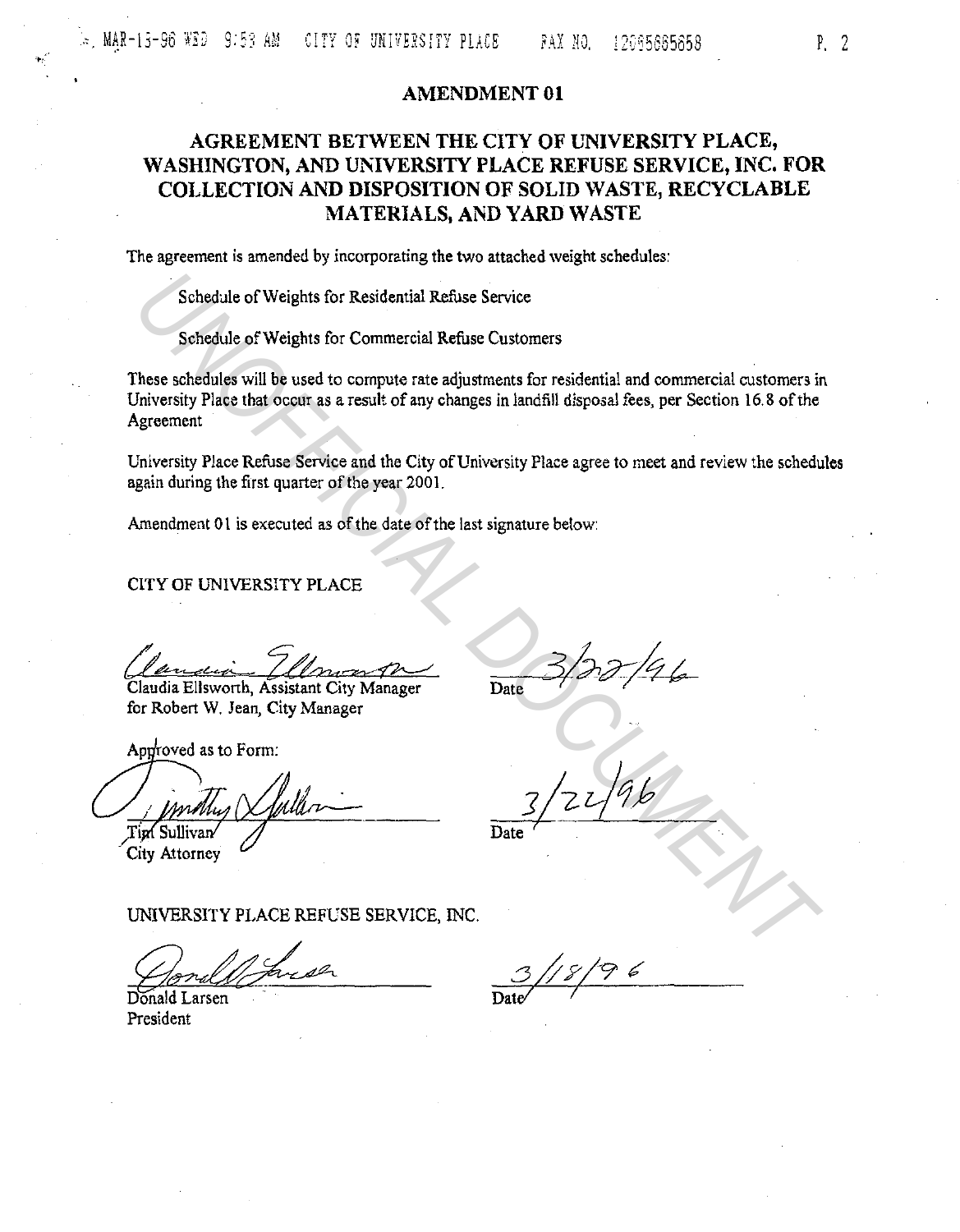## CITY OF UNIVERSITY PLACE

### SCHEDULE OF WEIGHTS FOR RESIDENTIAL REFUSE SERVICE

|                |                      |                                |       |                            | Tutat : | Monthly                                      | @S122010n              |
|----------------|----------------------|--------------------------------|-------|----------------------------|---------|----------------------------------------------|------------------------|
|                |                      |                                |       | #Pickups Per Pickup Merghi |         | Neight                                       | <b>Current Monthly</b> |
|                | Units Container Size | Recycle <sup>p</sup> Per Month |       |                            |         | Weight per Month as % of a Ton disposal Cost |                        |
|                | 10 gal micro can     | yes                            | 4.333 | 12.53                      | 54.29   | $2.71\%$ \$                                  | 1.96                   |
|                | 10 gal micro can     | no                             | 4.333 | 12.53                      | 54.29   | 2.71%                                        | 1.96                   |
| $\mathbf{1}$   | 20 gal mini can      | yes                            | 4.333 | 22,38                      | 96.97   | 4.85%                                        | 3.50                   |
|                | 20 gal mini can      | no                             | 4.333 | 22.38                      | 96.97   | 4.85%                                        | 3.50                   |
|                | 32 gal can           | yes                            |       | 30.44                      | 30.44   | 1.52%                                        | 1.10                   |
|                | 32 gal can           | no                             |       | 30.44                      | 30.44   | 1.52%                                        | 1.10                   |
|                | 32 gal can           | yes                            | 4.333 | 30.44                      | 131.90  | 6.59%                                        | 4.76                   |
|                | 32 gal can           | no                             | 4.333 | 30.44                      | 131.90  | 6.59%                                        | 4.76                   |
| 2              | 32 gal can           | yes                            | 4.333 | 45.66                      | 197.84  | 9.89%                                        | 7,14                   |
| $\overline{2}$ | 32 gal can           | no.                            | 4.333 | 45.66                      | 197.84  | 9.89%                                        | 7.14                   |
| 3              | 32 gal can           | yes                            | 4.333 | 68.94                      | 298.72  | 14.94%                                       | 10.78                  |
| 3              | 32 gal can           | no                             | 4.333 | 68.94                      | 298.72  | 14.94%                                       | 10.78                  |
| 4              | 32 gal can           | yes                            | 4.333 | 86.84                      | 376.28  | 18.81%                                       | 13.58                  |
| 4              | 32 gal can           | no                             | 4.333 | 86.84                      | 376.28  | 18.81%                                       | 13.58                  |
| 5              | 32 gal can           | yes                            | 4.333 | 108.33                     | 469.39  | 23.47%                                       | 16.95                  |
| 5              | 32 gal can           | no                             | 4.333 | 108.33                     | 469.39  | 23.47%                                       | 16.95                  |
| 6              | 32 gal can           | yes                            | 4.333 | 129.82                     | 562.51  | 28.13%                                       | 20.31                  |
| 6              | 32 gal can           | no                             | 4.333 | 129.82                     | 562.51  | 28.13%                                       | 20.31                  |